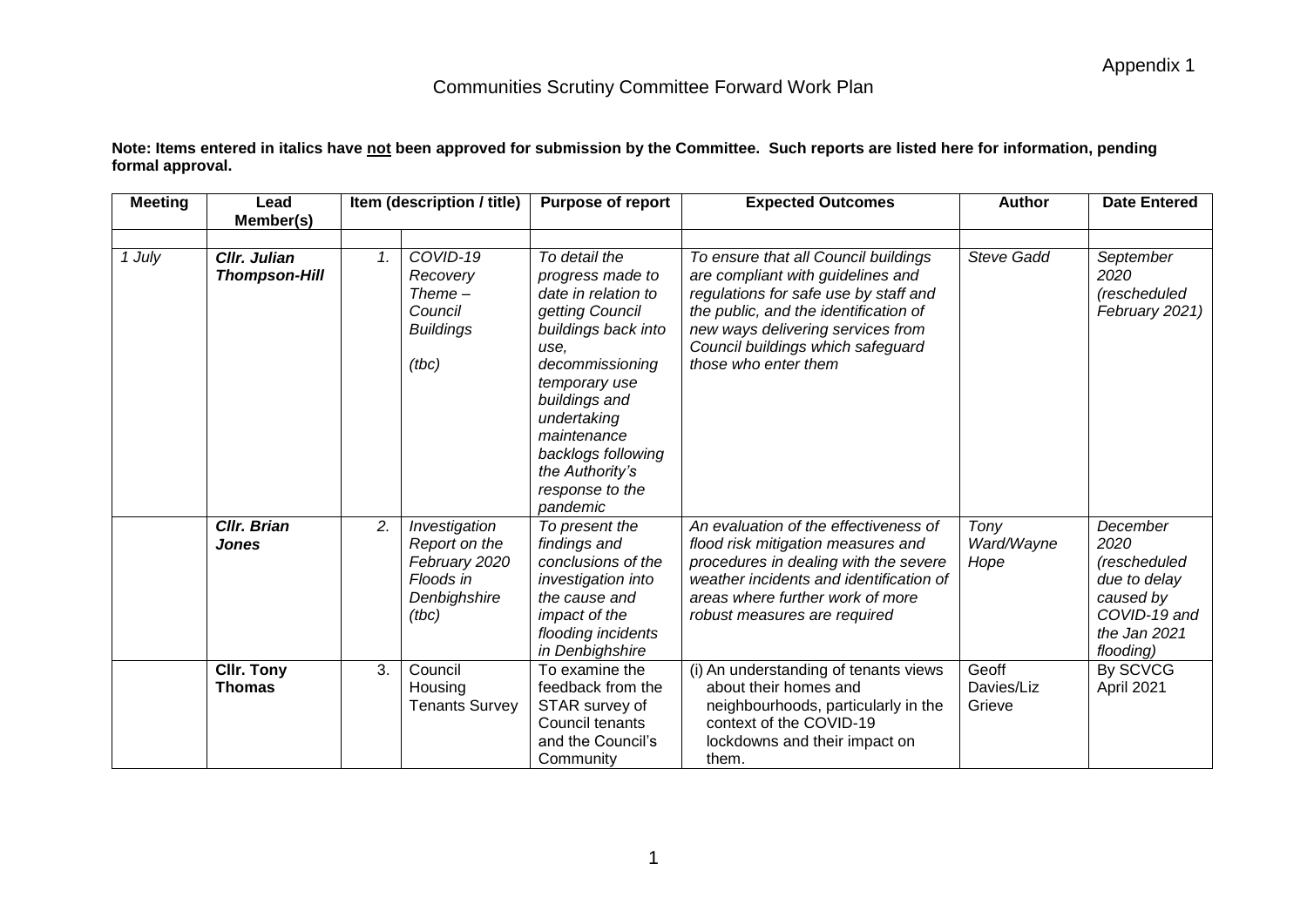| <b>Meeting</b> | Lead                                                                                        |    | Item (description / title)                                                                                           | <b>Purpose of report</b>                                                                                                                                                                                                                                                                                                                                                                   | <b>Expected Outcomes</b>                                                                                                                                                                                                                                                                                                                                                                                                                                                                                                                   | <b>Author</b>                           | <b>Date Entered</b>                                                                                                                                                                                   |
|----------------|---------------------------------------------------------------------------------------------|----|----------------------------------------------------------------------------------------------------------------------|--------------------------------------------------------------------------------------------------------------------------------------------------------------------------------------------------------------------------------------------------------------------------------------------------------------------------------------------------------------------------------------------|--------------------------------------------------------------------------------------------------------------------------------------------------------------------------------------------------------------------------------------------------------------------------------------------------------------------------------------------------------------------------------------------------------------------------------------------------------------------------------------------------------------------------------------------|-----------------------------------------|-------------------------------------------------------------------------------------------------------------------------------------------------------------------------------------------------------|
| 9<br>September | Member(s)<br>Cllr. Brian<br><b>Jones</b><br><b>Reps from</b><br><b>NRW</b> to be<br>invited | 1. | Flood<br>Management<br><b>Responsibilities</b><br>in relation to the<br>Rhyl Cut and<br>Prestatyn<br>Gutter<br>(tbc) | Housing Service's<br>proposals to<br>respond to the<br>Survey's findings<br>To present the<br>conclusions of the<br>joint study into<br>whether<br>improvements<br>could be made to<br>the management of<br>the Rhyl Cut and<br>Prestatyn Gutter,<br>adjacent drains<br>and sewers, and to<br>outline each<br>organisation's<br>responsibilities in<br>relation to flood<br>management and | Input into the Service's proposed<br>(ii)<br>actions to respond to the<br>Survey's findings that will support<br>the delivery of the Council's<br>Housing and Resilient<br>Communities corporate priorities<br>An assessment of whether the<br>Council effectively fulfils its<br>responsibilities in relation to flood<br>management and mitigation and<br>works effectively with partner<br>organisations to reduce the risk of<br>flooding and deliver the Environment<br>and Resilient Communities priorities<br>of the Corporate Plan | Tony<br>Ward/Wayne<br>Hope              | <b>March 2018</b><br>(rescheduled<br>February 2019,<br>June 2019,<br>November<br>2020 & March<br>2021) until<br>conclusion of<br>the Phase 3<br>study which<br>has been<br>delayed due to<br>COVID-19 |
|                |                                                                                             |    |                                                                                                                      | flood mitigation                                                                                                                                                                                                                                                                                                                                                                           |                                                                                                                                                                                                                                                                                                                                                                                                                                                                                                                                            |                                         |                                                                                                                                                                                                       |
|                |                                                                                             |    |                                                                                                                      |                                                                                                                                                                                                                                                                                                                                                                                            |                                                                                                                                                                                                                                                                                                                                                                                                                                                                                                                                            |                                         |                                                                                                                                                                                                       |
| 21 October     | Leader                                                                                      | 1. | <b>Draft Tourism</b><br>Signage<br>Strategy for<br>Denbighshire<br>(tbc)                                             | To examine the<br>draft Tourism<br>Signage Strategy<br>for the county<br>developed by the<br><b>Working Group</b><br>including potential                                                                                                                                                                                                                                                   | The development of a tourism<br>signage strategy that complements<br>trunk road signage and technological<br>innovations in the field of tourism,<br>takes into account the aims of 'The<br>Wales Way' project, attracts visitors<br>and increases the value of tourism                                                                                                                                                                                                                                                                    | Mike<br>Jones/Peter<br><b>McDermott</b> | March 2020<br>(rescheduled<br>due to COVID-<br>19 (Sept & Dec<br>20)                                                                                                                                  |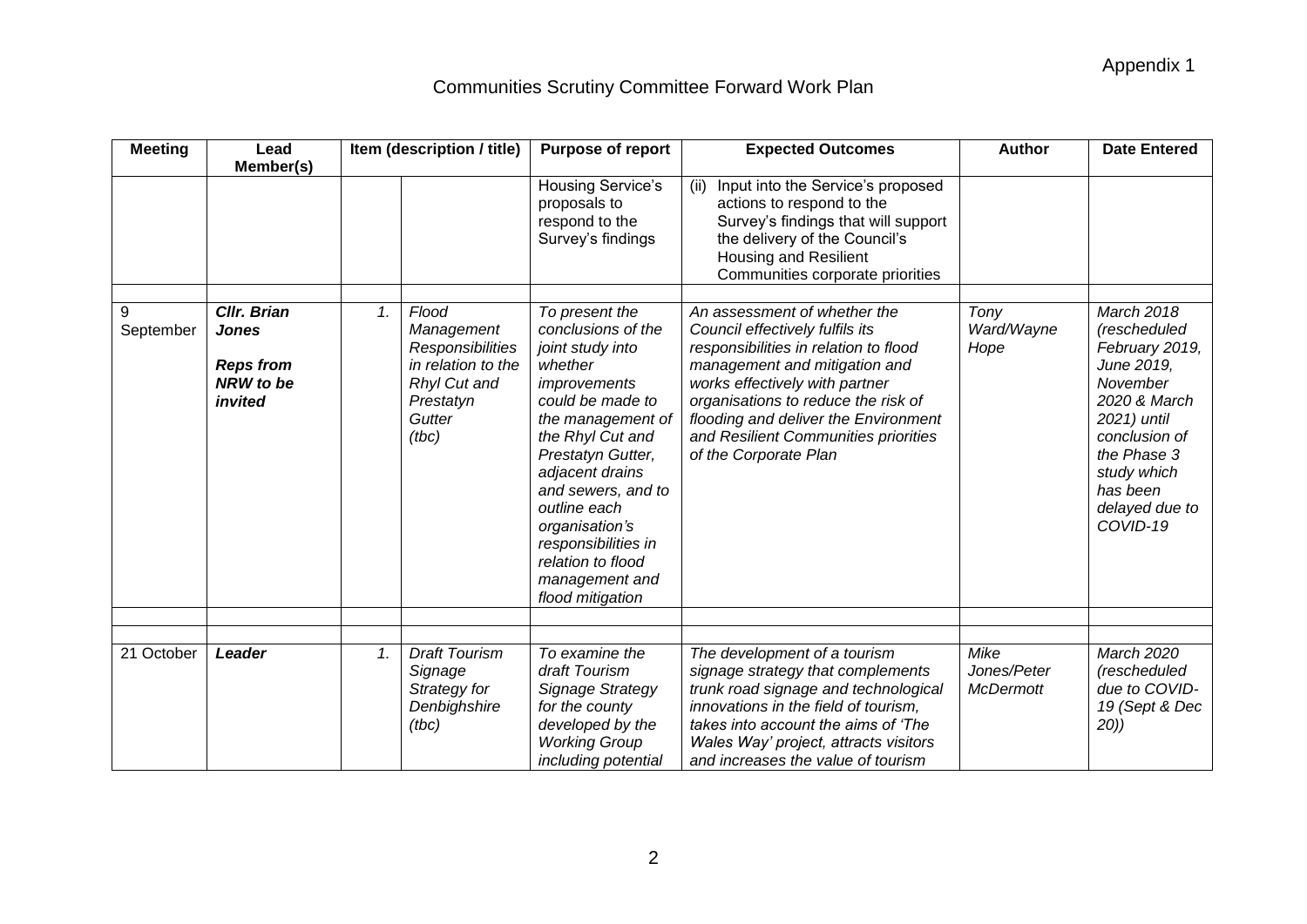| <b>Meeting</b>                      | Lead                               | Item (description / title)                                                                                                                                                                          | <b>Purpose of report</b>                                                                                                                                                                                                                                                                 | <b>Expected Outcomes</b>                                                                                                                                                                                                                                                                                                                                                                                    | <b>Author</b>                                 | <b>Date Entered</b>                                                                    |
|-------------------------------------|------------------------------------|-----------------------------------------------------------------------------------------------------------------------------------------------------------------------------------------------------|------------------------------------------------------------------------------------------------------------------------------------------------------------------------------------------------------------------------------------------------------------------------------------------|-------------------------------------------------------------------------------------------------------------------------------------------------------------------------------------------------------------------------------------------------------------------------------------------------------------------------------------------------------------------------------------------------------------|-----------------------------------------------|----------------------------------------------------------------------------------------|
|                                     | Member(s)                          |                                                                                                                                                                                                     |                                                                                                                                                                                                                                                                                          |                                                                                                                                                                                                                                                                                                                                                                                                             |                                               |                                                                                        |
|                                     |                                    |                                                                                                                                                                                                     | funding sources<br>and the anticipated<br>timescale for the<br>Strategy's delivery                                                                                                                                                                                                       | spend in the county in line with the<br>corporate priority relating to the<br>Environment, and in-keeping with the<br>outcomes of Denbighshire's Tourism<br>Strategy                                                                                                                                                                                                                                        |                                               |                                                                                        |
|                                     | <b>CIIr. Brian</b><br><b>Jones</b> | 2.<br>The Role of<br>Denbighshire in<br><b>Public</b><br>Transport and<br><b>Active Travel</b><br>Provision<br>(tbc)                                                                                | To examine the<br>Council's work to<br>date in planning<br>public transport<br>and active travel<br>provision in<br>readiness for the<br>likely growth in<br>demand due to the<br>response to the<br>public's response<br>tΟ<br>climate change<br>and sustainable<br>living requirements | Input into future service provision that<br>will meet residents and businesses'<br>needs and help support the delivery<br>of the Council's corporate priorities<br>and Corporate Plan                                                                                                                                                                                                                       | Peter<br>Daniels/Mike<br>Jones/Emlyn<br>Jones | By SCVCG<br>March 2020<br>(rescheduled<br>due to COVID-<br>19 (Sept 20 &<br>Jan 2021)) |
| <b>NRW reps</b><br>to be<br>invited | <b>CIIr. Brian</b><br><b>Jones</b> | 3.<br>Denbighshire<br>County<br>Council's Flood<br>Investigation<br>Report into the<br>January 2021<br>floods in the<br>county<br>(if report<br>unavailable for<br>21 Oct item to<br>be rescheduled | To examine the<br>findings, actions<br>and<br>recommendations<br>emanating from the<br>investigation into<br>the flooding<br>incidents that<br>occurred in the<br>county in January<br>2021                                                                                              | (i) Assurances that the reasons for<br>the flooding are all understood<br>and that all agencies are taking<br>suitable actions to manage the<br>future risk of flooding in these<br>areas<br>(ii) Identification of measures that<br>can be taken to enhance effective<br>partnership working to reduce the<br>risk of future flooding and the<br>damage caused by it and to<br>support the delivery of the | Tony<br>Ward/Wayne<br>Hope                    | By SCVCG<br>April 2021                                                                 |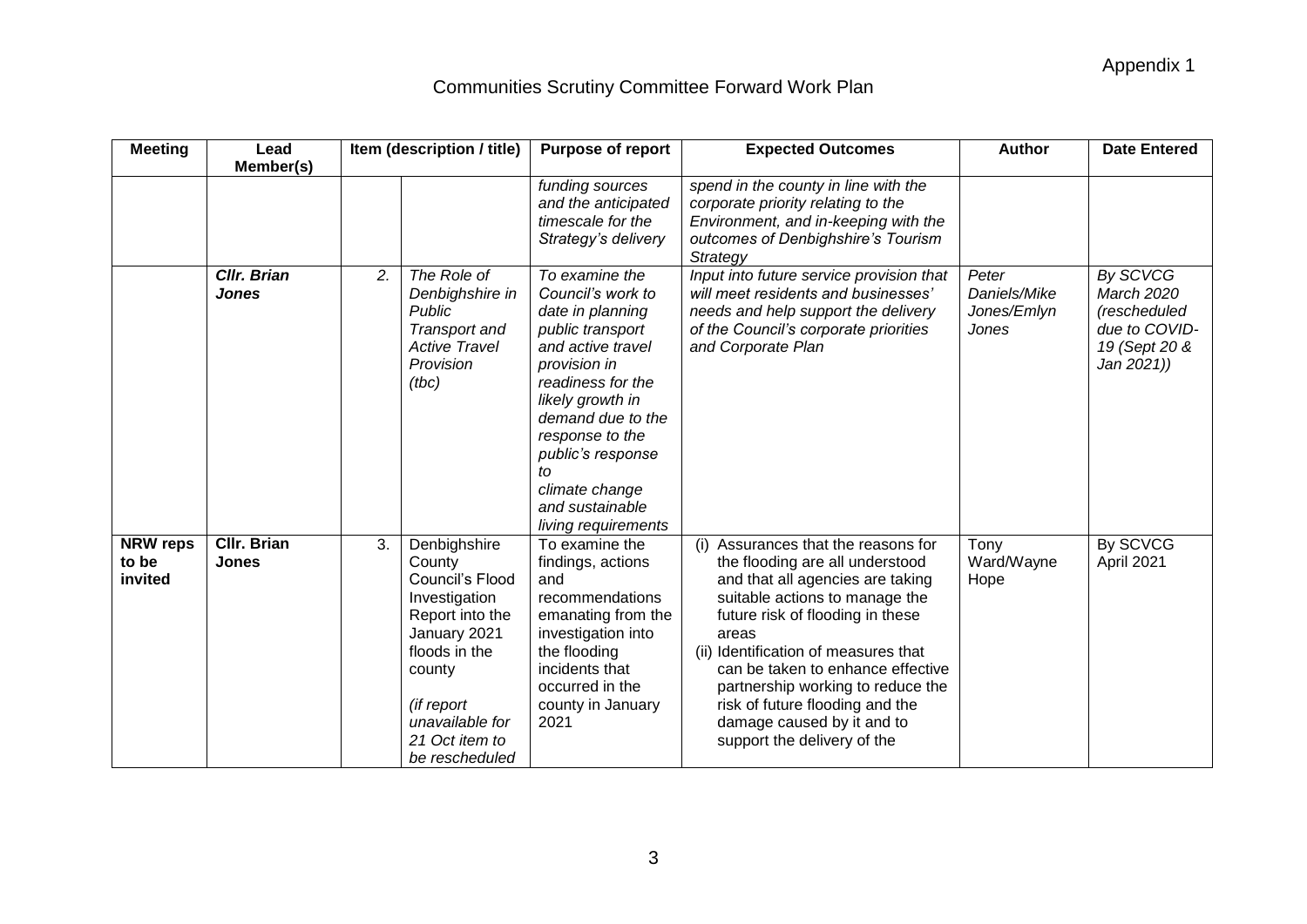| <b>Meeting</b>  | Lead                       |    | Item (description / title)                                                                                                | <b>Purpose of report</b>                                                                                                                                                                                                                                            | <b>Expected Outcomes</b>                                                                                                                                                                                                                                                                            | <b>Author</b>                  | <b>Date Entered</b>                                                                              |
|-----------------|----------------------------|----|---------------------------------------------------------------------------------------------------------------------------|---------------------------------------------------------------------------------------------------------------------------------------------------------------------------------------------------------------------------------------------------------------------|-----------------------------------------------------------------------------------------------------------------------------------------------------------------------------------------------------------------------------------------------------------------------------------------------------|--------------------------------|--------------------------------------------------------------------------------------------------|
|                 | Member(s)                  |    |                                                                                                                           |                                                                                                                                                                                                                                                                     |                                                                                                                                                                                                                                                                                                     |                                |                                                                                                  |
|                 |                            |    | for 9 December<br>2021                                                                                                    |                                                                                                                                                                                                                                                                     | <b>Council's Environment corporate</b><br>priority                                                                                                                                                                                                                                                  |                                |                                                                                                  |
|                 |                            |    |                                                                                                                           |                                                                                                                                                                                                                                                                     |                                                                                                                                                                                                                                                                                                     |                                |                                                                                                  |
| 9<br>December   |                            |    |                                                                                                                           |                                                                                                                                                                                                                                                                     |                                                                                                                                                                                                                                                                                                     |                                |                                                                                                  |
|                 |                            |    |                                                                                                                           |                                                                                                                                                                                                                                                                     |                                                                                                                                                                                                                                                                                                     |                                |                                                                                                  |
| Jan/Feb<br>2022 | <b>CIIr. Mark</b><br>Young | 1. | Planning<br>Compliance<br>Charter<br>(may be<br>presented<br>earlier if other<br><i>items are not</i><br>available (tbc)) | To examine the<br>effectiveness of the<br>Planning<br>Compliance<br>Charter with the<br>county's city, town<br>and community<br>councils in<br>addressing<br>planning<br>contraventions,<br>non-compliance<br>and enforcement<br><i>issues across the</i><br>county | An evaluation of the Charter's<br>effectiveness in order to determine<br>whether recommendations are<br>required to strengthen the Charter or<br>increase resources available for<br>planning enforcement across the<br>county                                                                      | Emlyn<br>Jones/Adam<br>Turner  | By SCVCG<br>October 2020<br>(rescheduled<br>by Committee<br>January 2021<br>due to COVID-<br>19) |
|                 | Leader                     | 2. | Rhyl<br>Regeneration<br>Programme                                                                                         | To examine the<br>effectiveness of the<br>Programme<br>Board's work in<br>delivering the<br>regeneration<br>programme                                                                                                                                               | Identification of any barriers or<br>slippages and the formulation of<br>recommendations to try and address<br>them and sustain the delivery of the<br>programme to secure the<br>regeneration of Rhyl to benefit the<br>economy and the lives of the town's<br>residents and the county in general | Graham<br>Boase/Nicola<br>Caie | January 2021                                                                                     |
|                 |                            |    |                                                                                                                           |                                                                                                                                                                                                                                                                     |                                                                                                                                                                                                                                                                                                     |                                |                                                                                                  |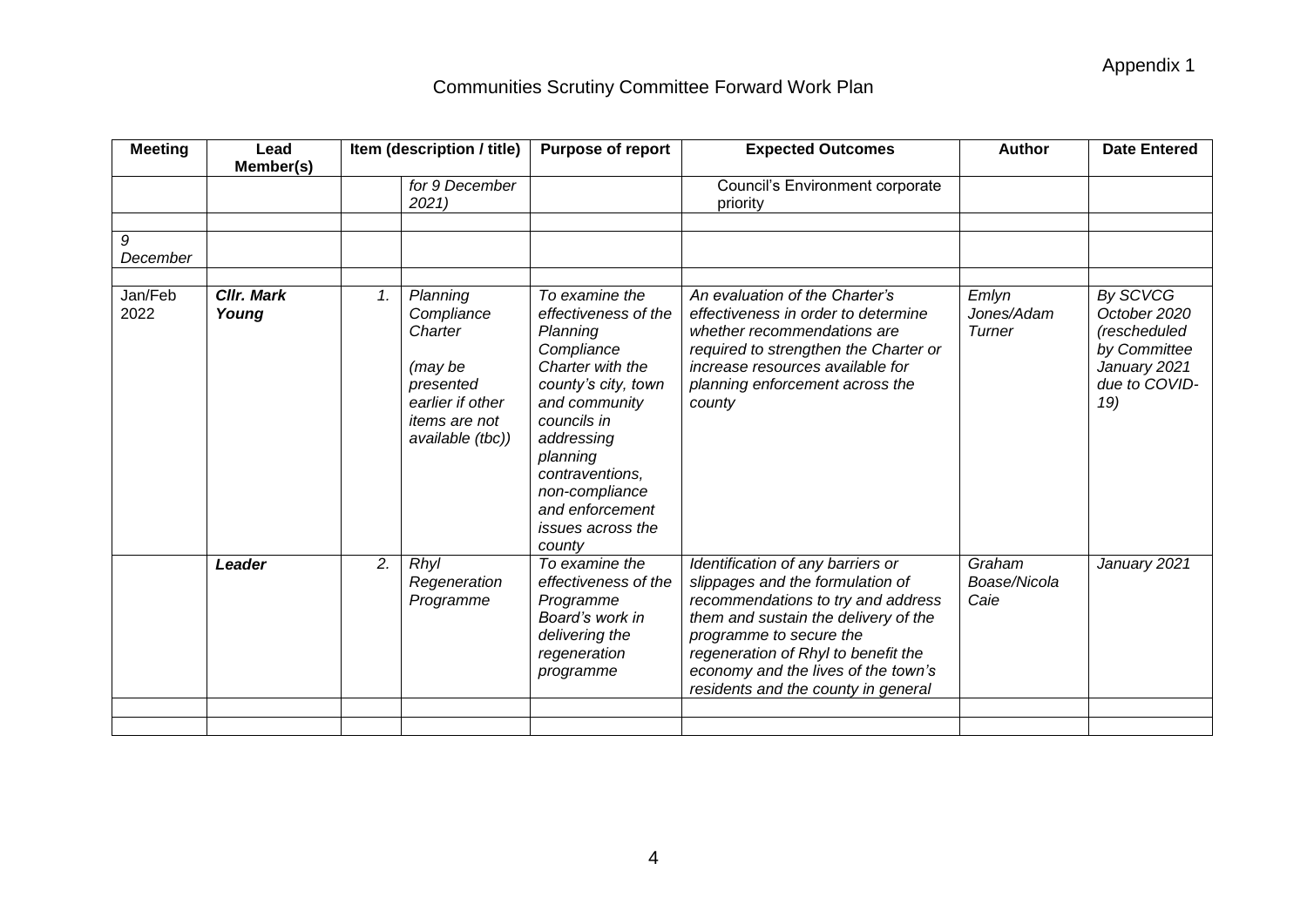| <b>Meeting</b> | Lead        | Item (description / title) $\vert$ | <b>Purpose of report</b> | <b>Expected Outcomes</b>              | Author            | <b>Date Entered</b> |
|----------------|-------------|------------------------------------|--------------------------|---------------------------------------|-------------------|---------------------|
|                | Member(s)   |                                    |                          |                                       |                   |                     |
| June/July      | CIIr. Brian | Llangollen Car                     | To outline the           | Identification of lessons learnt from | Emlyn             | January 2021        |
| 2023           | Jones       | <b>Park Tariff Pilot</b>           | effectiveness of the     | the pilot scheme's implementation     | <i>Jones/Mike</i> |                     |
|                |             | Scheme                             | pilot scheme for         | and operation in readiness for the    | Jones/Peter       |                     |
|                |             |                                    | varying car park         | introduction of similar schemes in    | Lea               |                     |
|                |             |                                    | tariffs in Llangollen    | other areas in future                 |                   |                     |

#### **Future Issues**

| Item (description / title) | <b>Purpose of report</b>                                                                                                                                                      | <b>Expected Outcomes</b>                                                                                                                                                                                                                                                                                                                                          | Author     | Date<br><b>Entered</b> |
|----------------------------|-------------------------------------------------------------------------------------------------------------------------------------------------------------------------------|-------------------------------------------------------------------------------------------------------------------------------------------------------------------------------------------------------------------------------------------------------------------------------------------------------------------------------------------------------------------|------------|------------------------|
| Flood Risk Management and  | To present the findings and conclusions of                                                                                                                                    | To identify methods and make                                                                                                                                                                                                                                                                                                                                      | Tony       | December               |
| Riparian Land Ownership    | the Task and Finish Group established to                                                                                                                                      | recommendations in relation to                                                                                                                                                                                                                                                                                                                                    | Ward/Wayne | 2020                   |
| (late 2021 tbc)            | examine methods of strengthening<br>interaction and working relationships<br>between public flood risk management<br>authorities and riparian landowners<br>across the county | the provision of clear<br>communication channels, building<br>levels of mutual trust, and<br>strengthening working<br>relationships between public flood<br>risk flood management authorities,<br>riparian landowners and their<br>representatives to ensure effective<br>management of watercourses with<br>a view to reducing the risk of<br>flooding in future | Hope       |                        |

#### **For future years**